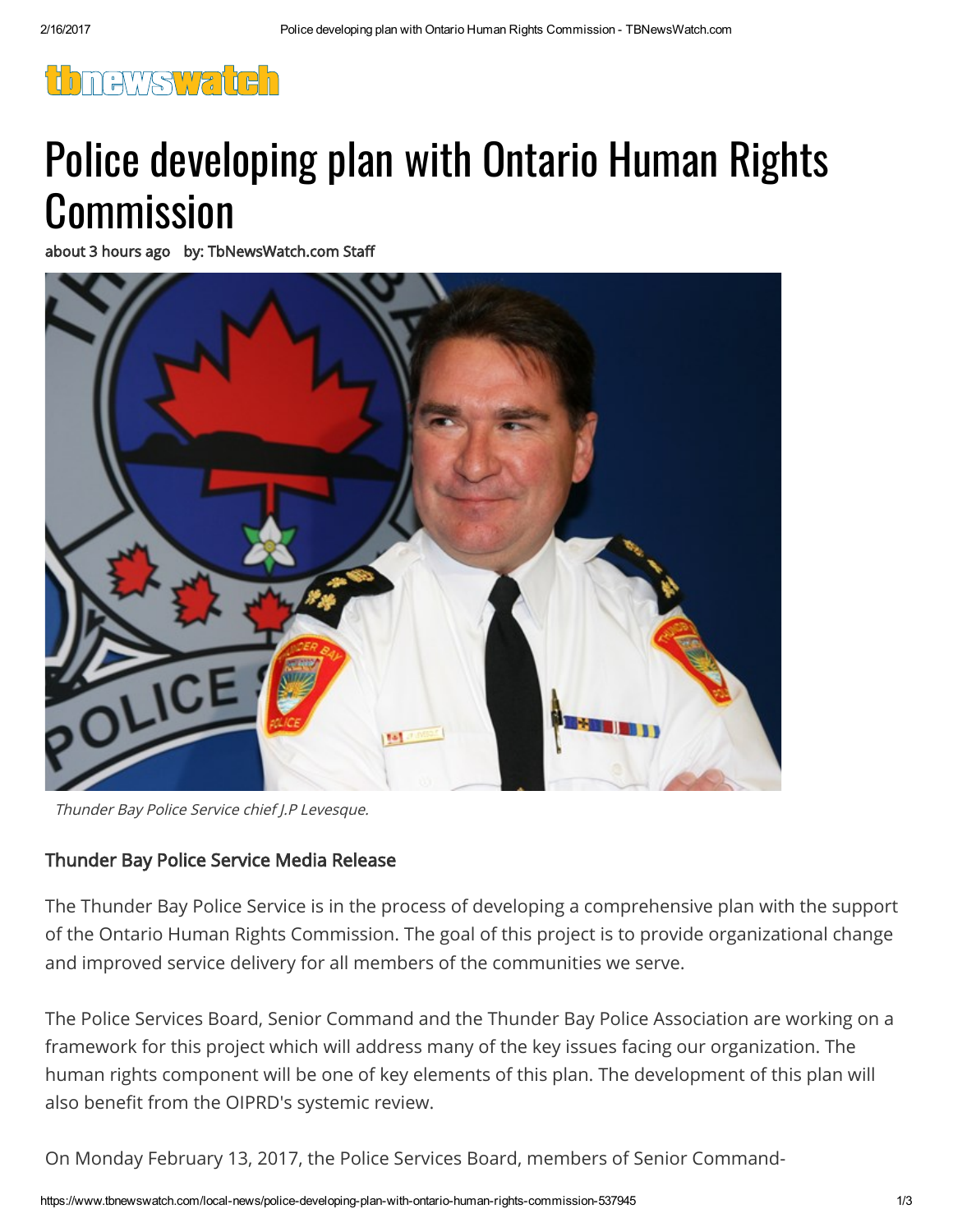#### 2/16/2017 Police developing plan with Ontario Human Rights Commission TBNewsWatch.com

Administration along with the executive of the Thunder Bay Police Association participated in an educational session presented by Shaheen Azmi, PhD., Director of Policy, Education, Monitoring, and Outreach of the Ontario Human Rights Commission. Dr. Azmi provided an excellent overview and examples of how change projects within organizations can address the gaps and human rights concerns which exist between police and the public.

Thunder Bay Police Services Board Chair Jackie Dojack: "The insights and knowledge provided by the Ontario Human Rights Commission will be extremely valuable to our change project. We have a responsibility to all members of community and in particular, we will work with the Indigenous community to improve our relationships."

Chief J.P. Levesque: "Monday's joint session with Dr. Azmi was an important step in helping us recognize the issues regarding humans rights and assisting us in developing a change project within our organization. We have a great deal of meaningful work ahead and I am confident that the members of this service and our community will work together for a common good."

Chris Adams, President of the Thunder Bay Senior Officers Association: "The success of this important project will require compassion and the ability to listen to the concerns of the community. As leaders, we are committed to this change."

Greg Stephenson, President of the Thunder Bay Police Association: "The Thunder Bay Police Association welcomes the additional training and assistance being provided by the Ontario Human Rights Commission. We are committed to all human rights and diversity concerns from within the Thunder Bay Police Service to our interactions with all members of our community. As we move ahead, we look forward to working with the Thunder Bay Police Service and the Ontario Human Rights Commission to ensure these obligations are achieved."

The formation of our formal plan continues. Updates and a formal announcement of the content of the plan will be made in the next few months. We are committed to the improvement of our relationships with the Indigenous community and the increase of our cultural competencies for all those we serve.

## **Comments**